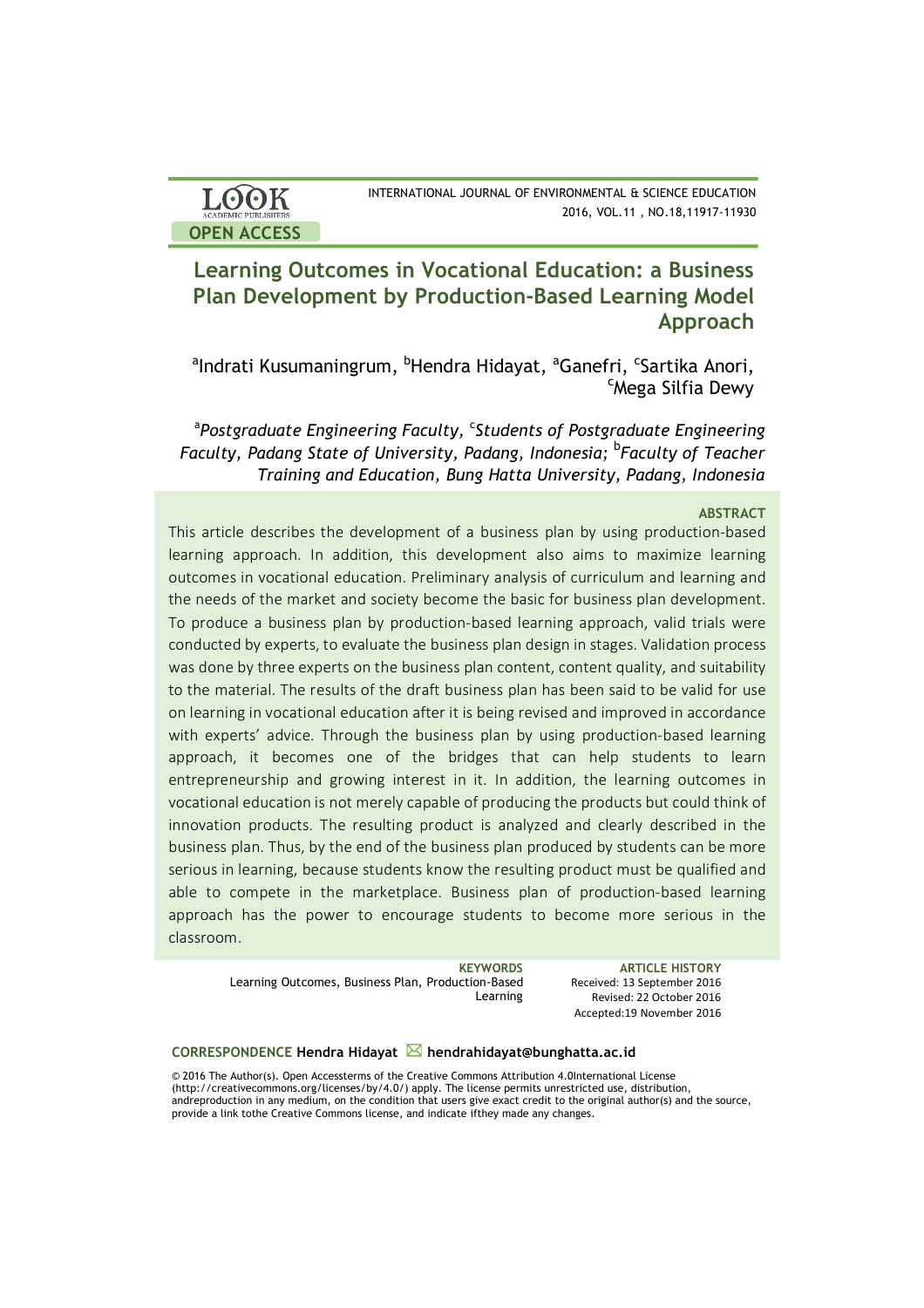### **Introduction**

Various efforts have to be done so that the function of vocational education as a means for the preparation of labor can be realized. Among the efforts to improve the quality of education and learning is changing students' mindset regarding of employment or subsistence. Most of the educational institutions in Indonesia are currently only producing graduates with the mindset of job seeker instead of job creator. So the most important thing to do is to change students' mindset regarding of employment or subsistence immediately to reduce unemployment in Indonesia. In addition to providing applied expertise, vocational education should also be able to provide students with the ability to create jobs as workers.Besides, vocational students should have an interest in entrepreneurship. For this, the renewal of instructionalmodel that make the students interested in entrepreneurship, creative and innovative should be done.

Production-based learning, which is currently developed, is one example that can help students to foster their interest in entrepreneurship. According to Ganefri (2013) "production-based learning model is defined as the procedures or steps that need to be performed by the educators to facilitate learners to actively learn, participate and interact, with a competency-orientation to produce a product either goods or services required".This model also makes students to be innovative and creative in producing attractive products neededin industrialized world.So, the products produced by students should be able to meet industrial standards and marketable. In applying product-based learning, student should be taught to make business plan. It is a draft that should be prepared before conducting business. It contains the products to be made and shows how the management of these products to be marketed. Business Plan provides guidance to prospective businesses to be run, the purpose and the benefit that can be achieved. It is expected thatthe resulting products after learning can attract studentsto be entrepreneurs.

## **Production-Based Learning Model**

Production-based learning model is one model of learning that has been developed to prioritize the significance of learning in the learning process. It is the learning that promotes the meaningfulness production. In the learning process the students should understand the concept being taughtthrough direct experienceinplanning and producing the product expected. According to Ganefri (2013) "production-based learning model is defined as the procedures or steps that need to be performed by the educator to facilitate learners to actively learn, participate and interact, with a competency-orientation to produce a product either goods or services required".

### **Business Plan**

"The business plan is a written document prepared by the entrepreneur that describes all the relevant external and internal elements Involved in starting a new venture" (Hisrich, 2013). It is a plan by entrepreneur who crystallizing dream and expectation to motivate the students to establish business. Often it is an integration of functional plans such as marketing, finance, manufacturing and human resources. It is an activity undertaken in the form of development plans and the results of the planning business plan (Gibson, 2005), (Boyd et al, 1998), (Matthews, 1995). In addition, the emphasis on the process of a content business plan is very important as a communication for learning in the classroom (Sexton, 1991). It contains an integrated planning related to marketing, capital, manufacturing and human resources (Krueger & Carsrud, 2000).

Business planning is a very specific plan. Preparation must consider the needs and desires of each individual business. According to Gaspersz, (2005) business planning will always contain: (1) the description and the definition of who is involved, what goods or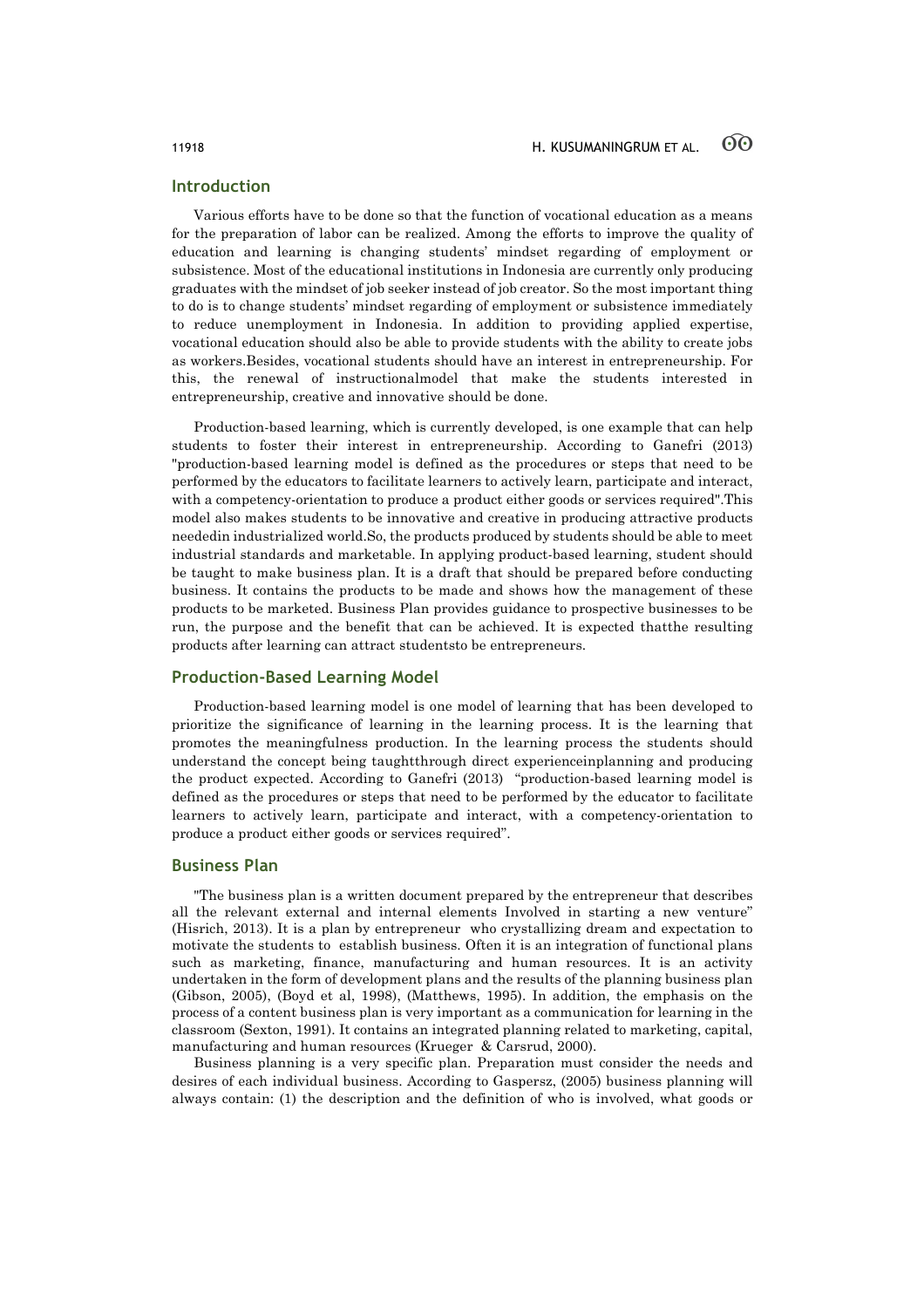services sold, and what kind of environment for goods or services, (2) analysis and a plan of how the goods or services will be produced, (3) quantification of the resources required to implement the plan that has been set.

## **Business Plan on Production-Based Learning Model**

Business plan on the business world in general is one of the strategies to attract investors and business partners of what was promised on the implementation of the plan. In the production-based learning,it is expected to maximize products and also attract students' entrepreneurship. Business planning purposes according to Rangkuti (2003) is that the business activity will be carried out as well as the running to remain on the right track as planned. Business planning purposes on a product-based learning is for practical activities undertaken to produce products that meet industry standards and competitive if sold in the market so as to increase the interest of students to entrepreneurship

According to (R. Lang, & David, 2006) in production learning model it is important touse a variety of instructional strategies and methods.

Why this business plan needs to be made?

This is done so that the product can be tailored to students' standard curriculum materials and also in accordance with market industry standards. In the the subject of the circuit-based electronic business plan contains (Rangkuti, 2003).

- a. Title sheet
- b. Summary
- c. Table of contents, list of tables, list of diagrams, list of figures, list of terms
- d. Background issues and the implementation of a business background
- e. Details of the products (products that conform with the material and industry standard)
- f. Market conditions and marketing strategies
- g. Financial condition and strategies
- h. Operational conditions and operational strategies
- i. Future development strategy
- j. Summary of financial information
- k. Appendices

One form of experiential learning through a production-based learning model that existing on the formation of entrepreneurship is the development of a business plan (Gartner, & Vesper, 1994), (Gorman, & King, 1997), (Hills, 1988), (Kuratko, 2005) . In addition to the previously mentioned business plan usually consists of 20-40 pages with parts and explanations relating to the explanation of new products or services proposed ; organization and finance ; a strategy that will be used ; marketing , production , and management activities ; and competitive analysis of competitors and the environment and resources (Honig, 2004).

### **Materials and Method**

In this materials and method , it will be discussed about development model, development stages, research instruments, and data analysis technique.

### **Development Model**

This research is a Research and Development (R & D). According to Sukmadinata, (2005), Research and Development is a process or steps to develop a new product or improve existing products, which can be accounted for. In (Bock, 2001) states that "Development research is a process that Applies knowledge to create new devices on effects". According to Borg & Gall (2003) the development of research-oriented product is to develop and validate the products used in education.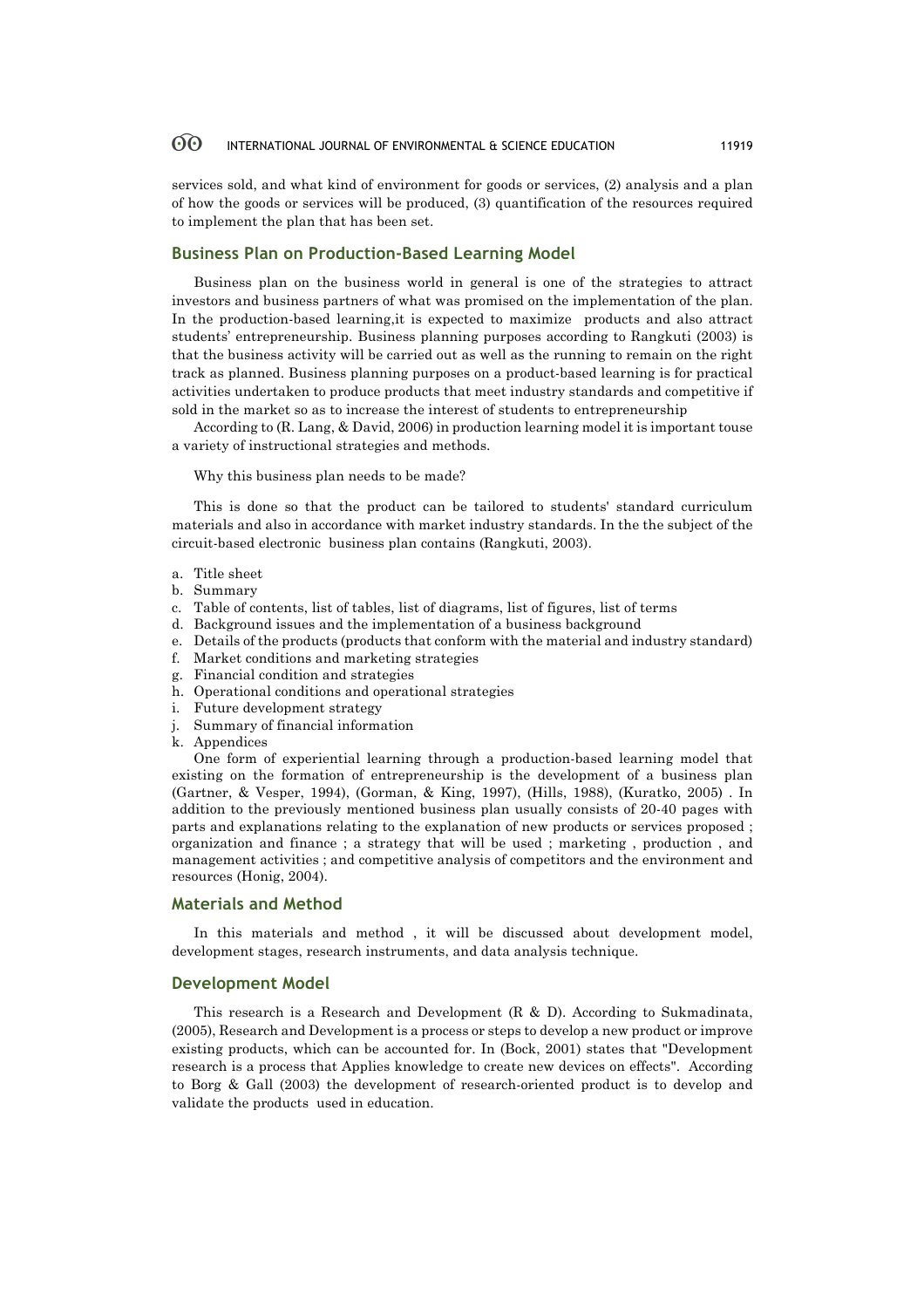### **Development Stages**

Borg & Gall (2003) explained that there are ten stages of research development as follows: (1) Research and information, (2) Planning, (3) Develop Preliminary from product, (4) Preliminary field testing, (5) Main product revision, (6) Main field testing, (7) Operational product revision, (8) Operational field testing, (9) Final product revision, (10) Dissemination and implementation. Based summarized explanation of Tim Puslitjaknov (2008), the stages of the research are:

- a. Pre-survey to gather information.
- b. Conduct planning (identifying problems, formulating a business plan).
- c. Develop the type / form of the initial products.
- d. To test the initial stage.
- e. Performing revision of the main product.
- f. Perform the main field trials.
- g. Perform revision of the products.
- h. Conduct operational field.
- i. Revise the final product.
- j. Disseminate and implement the product.

### **Research Instruments**

Data collection instruments usedare as follows:

(1). Validation sheets. They are intended to determine the validity of the steps in the development of a business plan.

(2). Practicality sheets. They consists of a sheet to measure the level of practicality steps in the development of a business plan.

(3). Effectiveness sheets. They are use to see the effectiveness of applying the business plan.

### **Data Analysis Technique**

Data analysis technique used is descriptive data analysis techniques, namely by describing validity, practicality and effectiveness of the development of the business plan. To describe the technique of frequency analysis of data by the formula:

ideal score = 
$$
\frac{\text{average score}}{\text{maximum score}} \times 100\%
$$

With the achievement of the respondents used the value category classification according to Tim Puslitjaknov (2008) as in the table below:

| Table 1. Category of Production-based Learning |  |  |  |  |  |
|------------------------------------------------|--|--|--|--|--|
|------------------------------------------------|--|--|--|--|--|

| Achievement level (%) | Validity     | Practicality     | Effectiveness    |
|-----------------------|--------------|------------------|------------------|
| 90-100                | Highly valid | Highly practical | Highly effective |
| 80-89                 | Valid        | Practical        | Effective        |
| 65-79                 | Quite valid  | Quite practical  | Quite effective  |
| 55-64                 | Less valid   | Less practical   | Less effective   |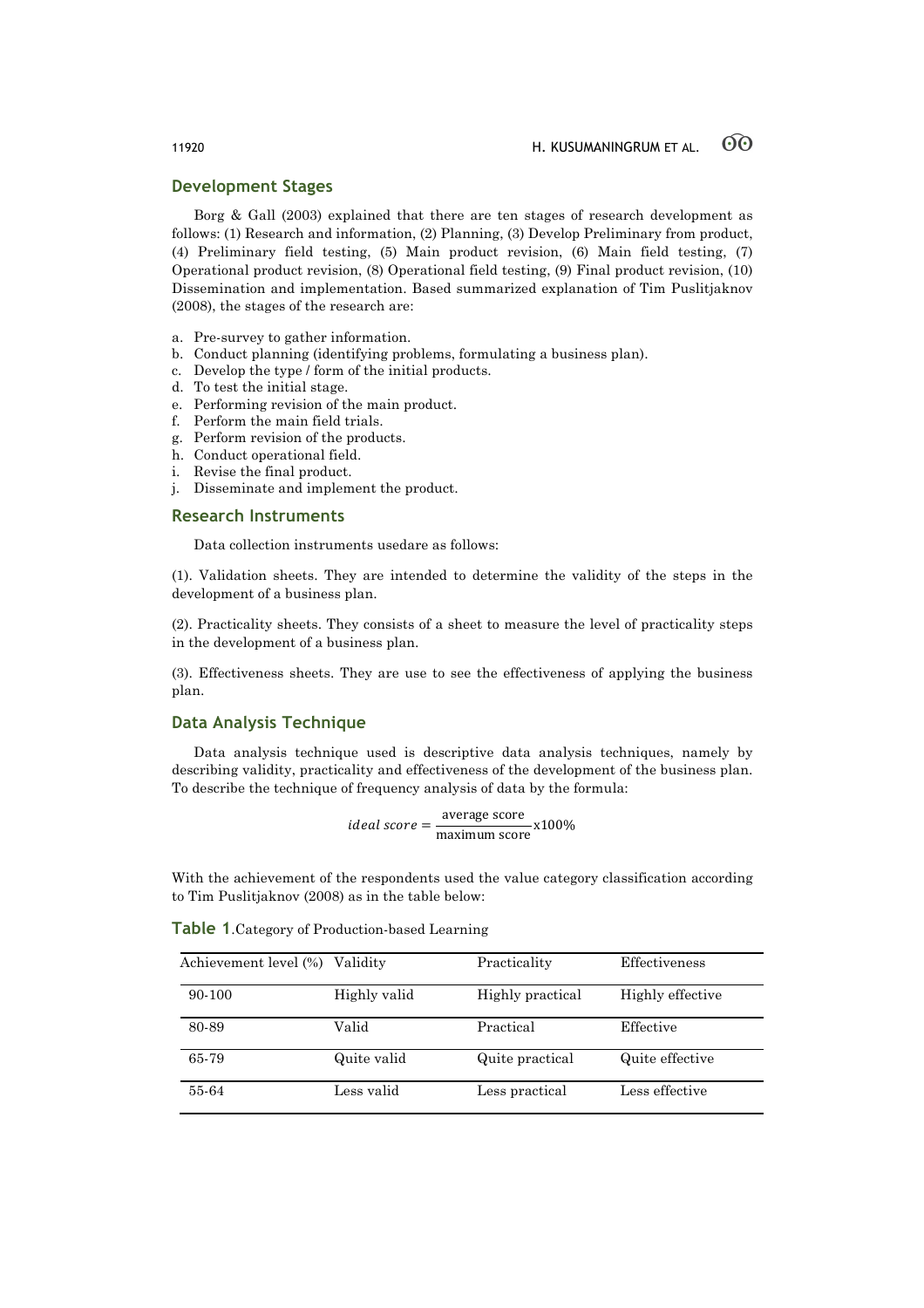| $0 - 54$                                         | Not valid | Not practical | Not effective |  |
|--------------------------------------------------|-----------|---------------|---------------|--|
| --<br><b>Contract Contract Contract Contract</b> |           |               |               |  |

Source : Tim Puslitjaknov (2008)

Questionnaires are given to experts to assess how valid the products developed, for practicalities given to users both teachers and students and the effectiveness of views with action research trials to see student interest in entrepreneurship.

### **Results**

The results of the development of business plan on learning electronic circuit,are valid, practical and effective. Results of expert judgment on the draft business plan shows that the draft business plan is valid for use on electronic circuit by using production-based learning, meaning that already provide accurate information about the teaching materials developed. Validation is done by three experts who are experts in the field of study, and therefore the results of this validation can be accounted for. The first expert, the expert content or material business plan, then the expert quality business plan content (presentation of the business plan), and the last expert conformity with the material content of business plans (business plan format).

Validation was done by three experts and the aspects validated were content; quality and presentation; and format. The results are as follows :

| Business Plan       |             |              |               |
|---------------------|-------------|--------------|---------------|
| Content Aspect      | Validator I | Validator II | Validator III |
| conformity with the |             |              |               |
| curriculum          | 55          | 63           | 85            |
| compliance with     |             |              |               |
| industry            | 46          | 68           | 80            |
| conformity with the |             |              |               |
| learning outcomes   | 57          | 70           | 82            |
| soft skill to be    |             |              |               |
| achieved            | 48          | 60           | 81            |
| Total               | 206         | 261          | 328           |
| Average             | 51.5        | 65.25        | 82            |

**Table 2**. Validation of content aspects of the business plan by experts

Based on test results obtained expert three times the test results for the quality and presentation aspects of the design of a business plan as follows: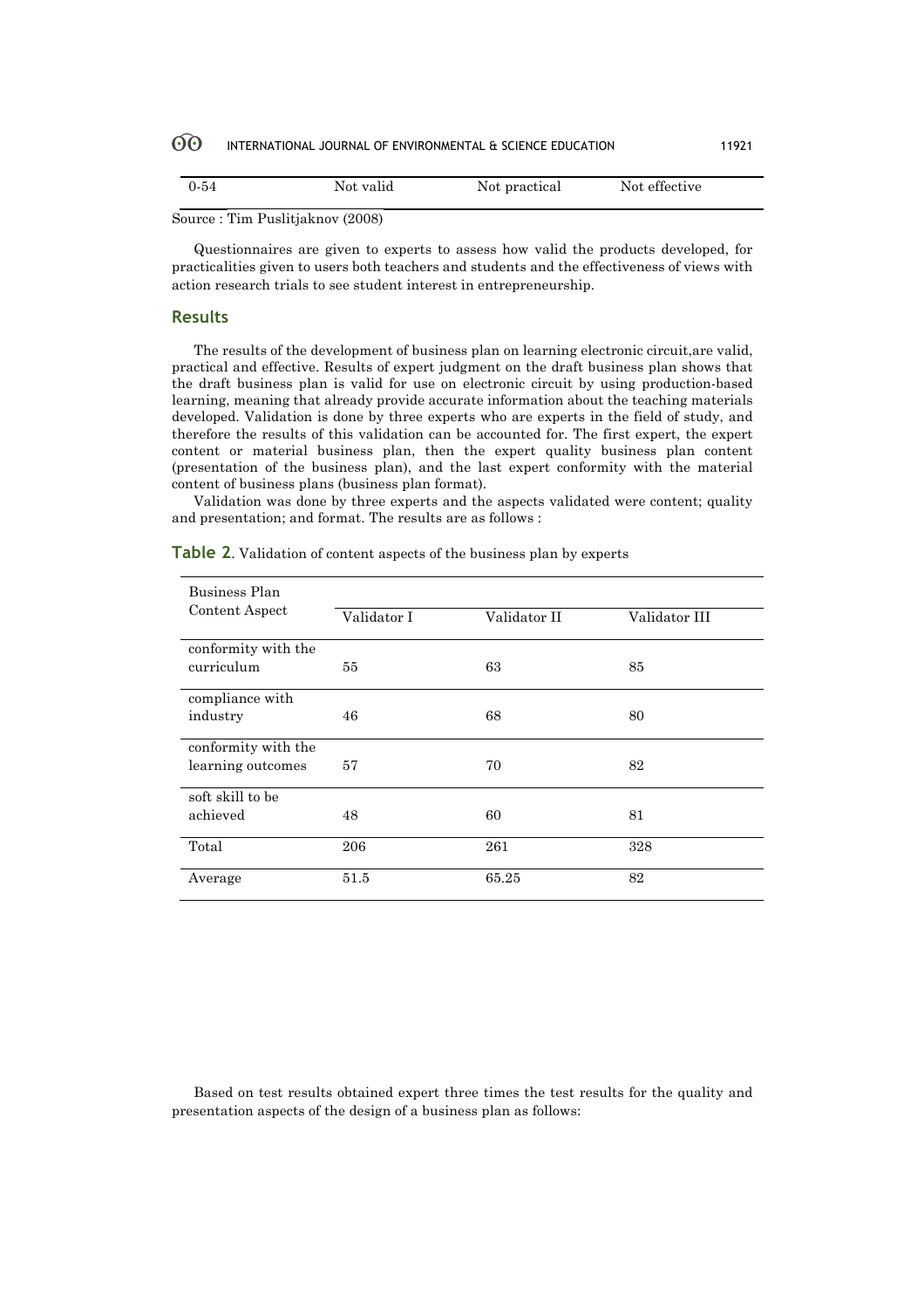| Business Plan Quality                   |             |              |               |
|-----------------------------------------|-------------|--------------|---------------|
| aspect of Business Plan<br>Presentation | Validator I | Validator II | Validator III |
|                                         |             |              |               |
| clarity of instructions                 |             |              |               |
| for use                                 | 45          | 58           | 80            |
| clear language                          | 46          | 65           | 84            |
| word choice                             | 51          | 71           | 85            |
| appropriateness and                     |             |              |               |
| clarity of image                        | 43          | 60           | 78            |
| business plan<br>interface              | 40          | 56           | 75            |
| Total                                   | 225         | 310          | 402           |
| Average                                 | 45          | 62           | 80.4          |

**Table 3**. The quality and presentation aspects Validation of business plan by experts

Based on test results obtained expert three times the test results for the aspects of designing a business plan format as follows:

**Table 4.** Format and designing aspects Validation of business plan by experts

| Format and           |                     |              |               |
|----------------------|---------------------|--------------|---------------|
| designing Aspect     |                     |              |               |
| Business Plan        | <i>V</i> alidator I | Validator II | Validator III |
|                      |                     |              |               |
| Title                | 55                  | 70           | 86            |
|                      |                     |              |               |
| executive summary    | 57                  | 73           | 83            |
|                      |                     |              |               |
| Table of content     | 45                  | 65           | 75            |
|                      |                     |              |               |
| Background           | 43                  | 60           | 84            |
|                      |                     |              |               |
| Product detail       | 56                  | 66           | 80            |
|                      |                     |              |               |
| Marketing            | 51                  | 58           | 78            |
|                      |                     |              |               |
| Finance              | 50                  | 56           | 83            |
|                      |                     |              |               |
| Operational strategy | 46                  | 68           | 85            |
|                      |                     |              |               |
| Development          |                     |              |               |
|                      | 52                  | 71           | 75            |
| strategy             |                     |              |               |
| Financial summary    | 45                  | 66           | 72            |
|                      |                     |              |               |
| Appendices           | 54                  | 65           | 80            |
|                      |                     |              |               |
|                      |                     |              |               |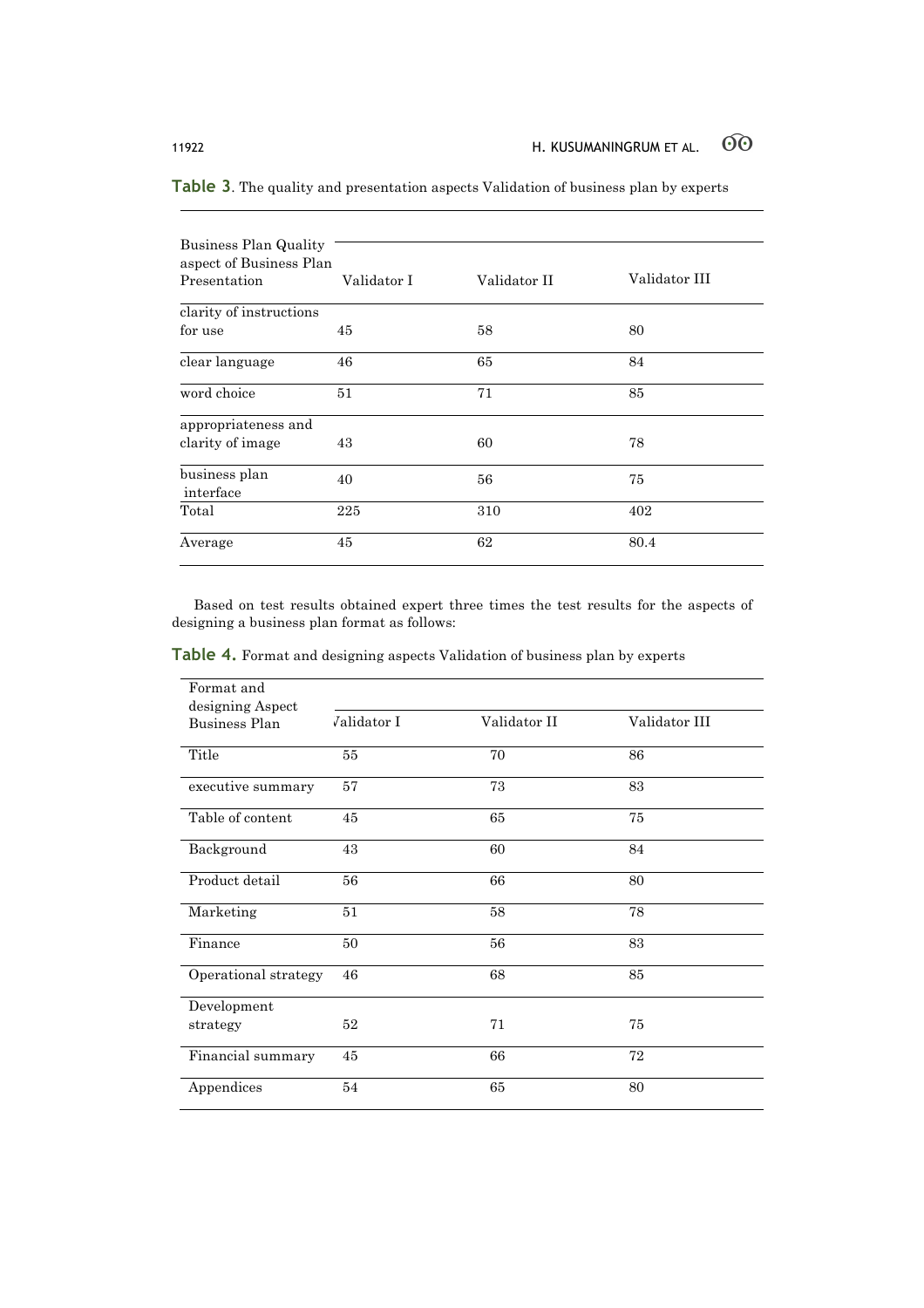| Total   | 554   | 718   | 881   |
|---------|-------|-------|-------|
| Average | 50.36 | 65.27 | 80.09 |

Based on the results, there were some more suggestion from experts for the improvement of the business plan that will be used in learning, as in table 5:

**Table 5**. Expert advice to the Business Plan on Electronic Circuit by Production-based Learning

| Experts                                                                                                      | Focus                                           | Advice                                                                                                                                                                                                          |
|--------------------------------------------------------------------------------------------------------------|-------------------------------------------------|-----------------------------------------------------------------------------------------------------------------------------------------------------------------------------------------------------------------|
| Expert - I<br>(lecture of<br>Postgraduate<br><b>Engineering Faculty</b><br>Padang State of<br>University)    | Quality and<br>presentation of<br>business plan | 1. The instructions are already good but<br>need improvement on clarity of the<br>instructions used for business plan on<br>learning.                                                                           |
| $Expert - II$<br>(lecture of<br>Postgraduate<br><b>Engineering Faculty</b><br>Padang State of<br>University) | Business Plan<br>Quality                        | 2. Equipment used in the implementation<br>of the business plan in the learning<br>must be completed in order to create the<br>product.<br>3. There should be additions to the<br>description of products made. |
| Expert - III<br>(lecture of<br>Postgraduate<br><b>Engineering Faculty</b><br>Padang State of<br>University)  | Electronics Circuit<br>Teaching Material        | 4. In the instructions for use to add a<br>description of the competence of<br>learning                                                                                                                         |

After further improvements to the business plan, major field test was done. The main results of the field test is concerned about the practicality aspects: 1) ease of use; 2) typing; 3) completeness of words and sentences; 4) The use of illustrations; 5) captions / charts / tables / charts; 6) use of spelling; 7) punctuation and letters, showing that the business plan developed otherwise quite practical (70.55%) for use in electronic circuits based production-based learning.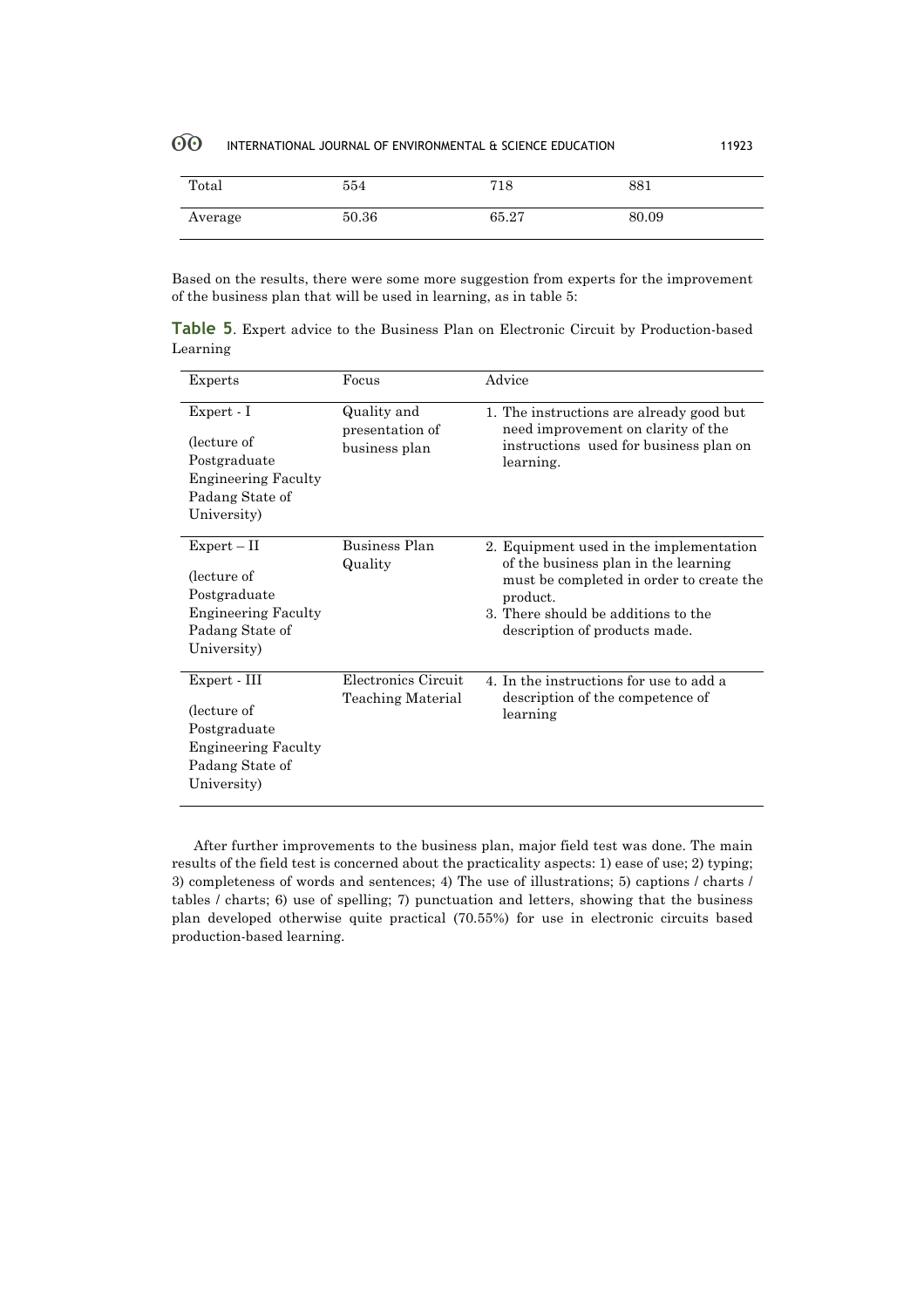|               |                            |                 |                |                 | no item         |                 |                 |                  |
|---------------|----------------------------|-----------------|----------------|-----------------|-----------------|-----------------|-----------------|------------------|
|               |                            | $\mathbf 1$     | $\overline{2}$ | $\overline{3}$  | $\overline{4}$  | $\bf 5$         | $\overline{6}$  | $\overline{7}$   |
|               | $\mathbf{B}\mathbf{z}$     | 67              | 86             | 88              | $\overline{72}$ | 63              | 68              | 48               |
|               | $\overline{\mathrm{Mn}}$   | $\overline{83}$ | 80             | 78              | 65              | 69              | 46              | 64               |
|               | Kl                         | 70              | 63             | 83              | 44              | 89              | 79              | 62               |
|               | Ho                         | 87              | 70             | 60              | 65              | $\overline{77}$ | $\overline{76}$ | $\overline{70}$  |
|               | $\overline{Rt}$            | 89              | 67             | 75              | 86              | 73              | 46              | 80               |
|               | $\overline{Y_0}$           | 80              | 49             | 73              | 70              | $\overline{71}$ | 67              | 68               |
|               | $\overline{\text{Jg}}$     | 79              | 70             | 76              | $\overline{77}$ | 46              | 61              | 66               |
|               | $\overline{Th}$            | 68              | 68             | 80              | 78              | $\overline{72}$ | 62              | 79               |
|               | Rg                         | 65              | 86             | $\overline{76}$ | 59              | 79              | 44              | 87               |
|               | Sf                         | $\overline{60}$ | 80             | $\overline{71}$ | 73              | 72              | 64              | $\overline{68}$  |
|               | $E_{W}$                    | 89              | 79             | 69              | 82              | 89              | 47              | ${\bf \bar{5}9}$ |
|               | <b>Ky</b>                  | 59              | 60             | 65              | $\overline{72}$ | 75              | 89              | 64               |
|               | $\overline{Gh}$            | 67              | 58             | 71              | 80              | 68              | 63              | f87              |
|               | $\overline{\text{Gs}}$     | 85              | 65             | 89              | 60              | 70              | 46              | 66               |
| Students name | $\mathop{\rm Fr}\nolimits$ | 88              | 81             | 69              | 62              | $71\,$          | 71              | 61               |
|               | Total                      | 1136            | 1062           | 1123            | 1045            | 1084            | 929             |                  |
|               | Averages                   | 75.73           | 70.80          | 74.87           | 69.67           | 72.27           | 61.93           | 68.60            |

## **Table 6**. The Result of theField test

From tests carried out on 15 students of electrical engineering using instruments PIKEN already standardized, so the average results obtained are as follows:

**Table 7**. The average result of student learning outcomes on the first phase implementation

| Learning outcomes indicators          | Percentage average |
|---------------------------------------|--------------------|
| Internal Locus of Control             | 71.62              |
| Entrepreneurship Motivation           | 63.54              |
| The Needs to Achieve Learning outcome | 60.00              |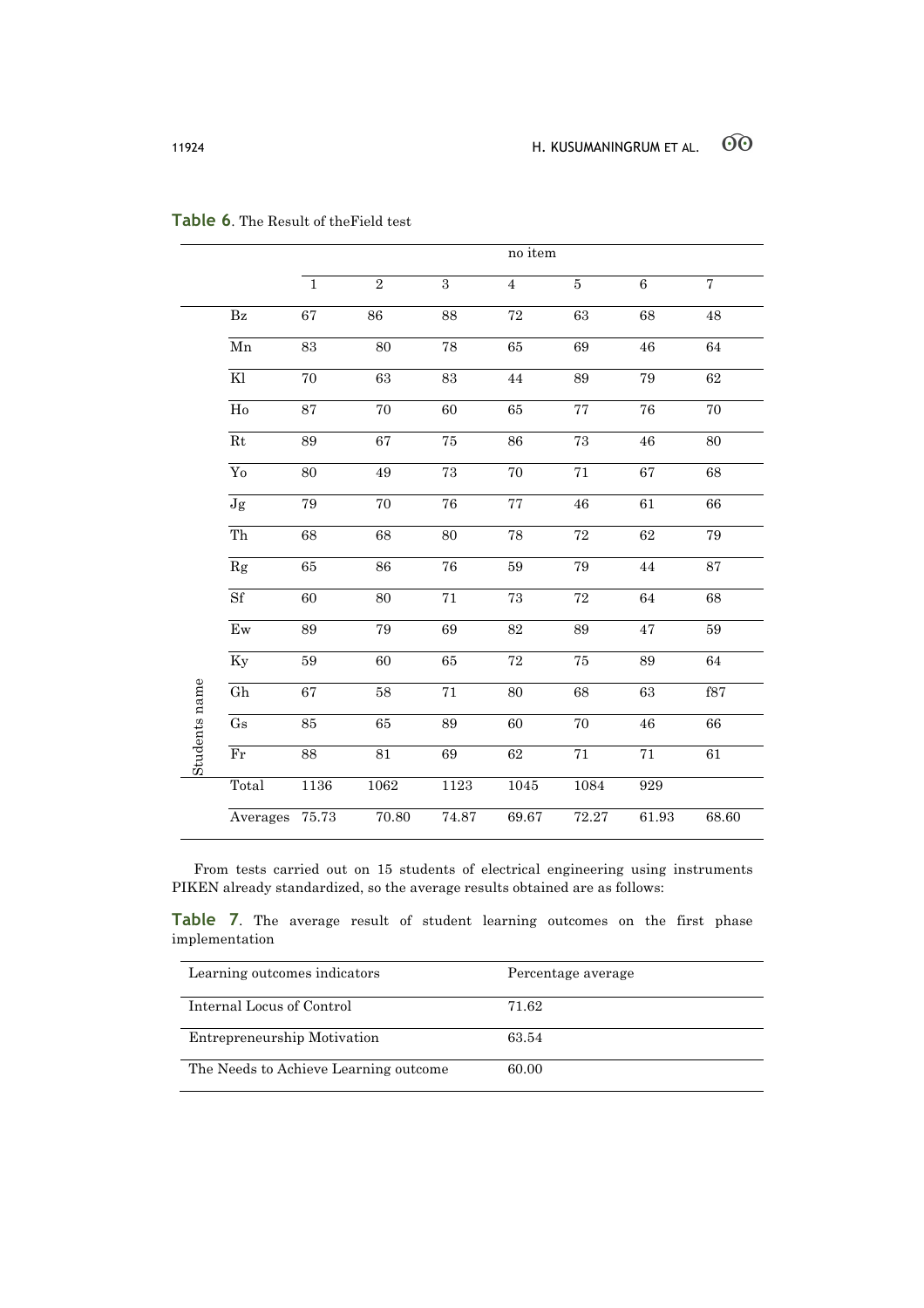| Entrepreneurship Mindset | 65.34 |
|--------------------------|-------|
| Average                  | 65.13 |

**Table 8**. Average result of student learning outcomes on second phase implementation implementation

| Learning outcomes indicators          | Percentage average |
|---------------------------------------|--------------------|
| Internal Locus of Control             | 82.73              |
| <b>Entrepreneurship Motivation</b>    | 78.40              |
| The Needs to Achieve Learning outcome | 75.12              |
| Entrepreneurship Mindset              | 80.00              |
| Average                               | 79.06              |

## **Discussions**

The discussion in this section is based on the results of the existing ones. Discussion related to validation of content aspects of the business plan, the quality and presentation aspects Validation of business plan, Format and designing aspects Validation of business plan, the average result of student learning outcomes on the implementation.

Validation of content aspects of the business plan related to conformity with the curriculum, compliance with industry, conformity with the learning outcomes and soft skill to be achieved. Designed content have been adapted to the needs of product manufacturing and development capabilities of students' soft skills, so that students are expected to produce more quality content business plan. From the test results the expert there are some general suggestions to achieve perfection from the aspect of content. As for suggestions that need to be considered are:

- 1. Check the suitability of the business plan to the curriculum.
- 2. The suitability of the business plan with industry standards and market needs? So if this refers tostep two in developing business plan based on production-based learning model, identification and analysis of the product, according to Kusumaningrum, Ganefri & Hidayat, (2015), the student must: a) Determine minimum competency standards subjects, this is very important so that learners can measure the ability and competence in carrying out learning activities, b) Determine the suitability of the product to the needs of the community, this meant that the product created can be used and answer the problems of society.
- 3. Conformity with the learning outcomes of students.
- 4. The business plan developed shouldfacilitates students' soft skills such as motivation, interest, and self confidense of students in intrepreunership.

The quality and presentation aspects validation of business plan related to clarity of instructions for use, clear language, word choice, appropriateness and clarity of image and business plan interface. In this section are designed business plan should provide convenience of the reader and use, especially on language and the use of the word clear.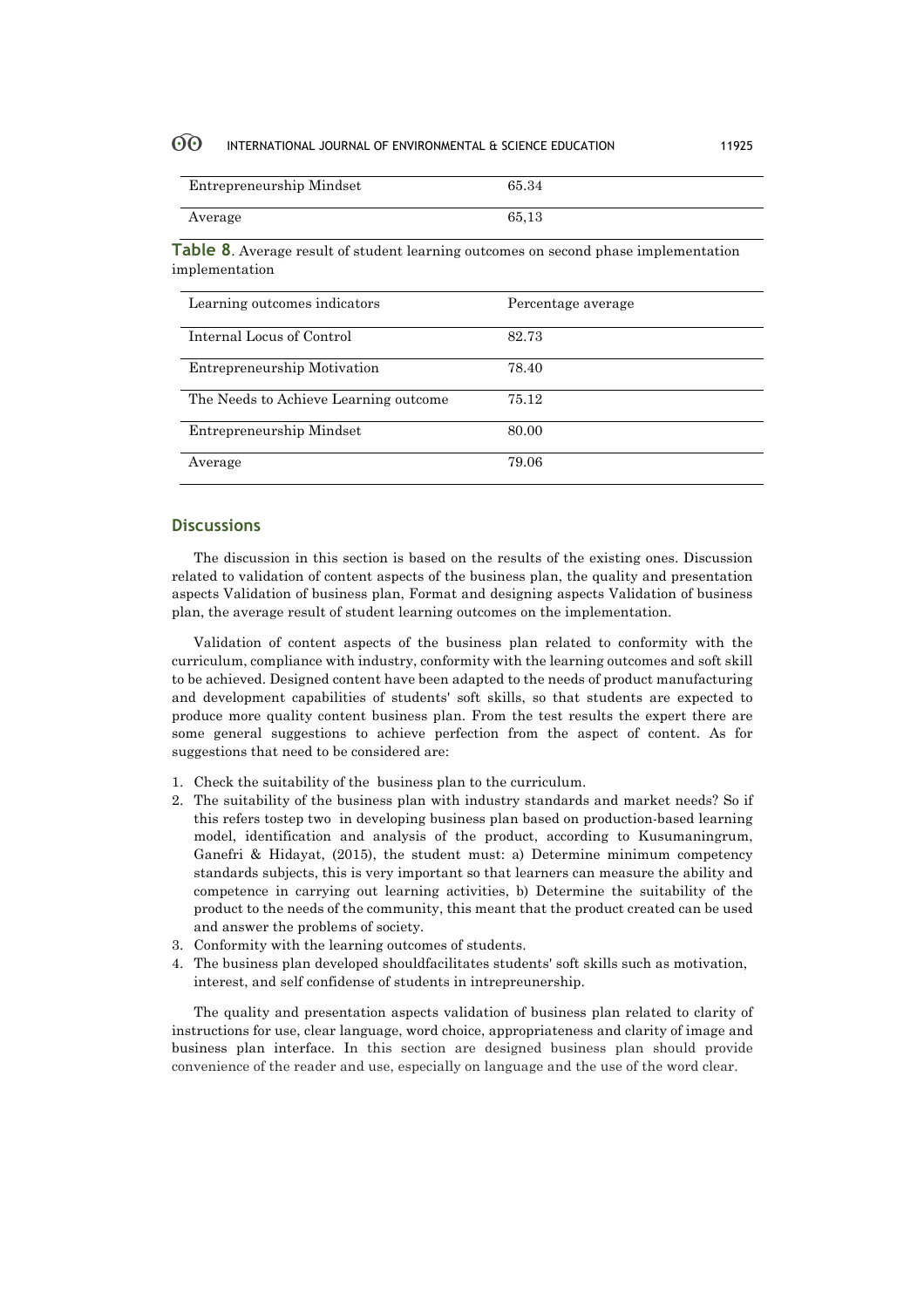Based on the results of the quality and presentation aspects validation of business plan, there are some general suggestions to achieve perfection as follows:

- 1. The instructions for use should be made as simple as possible aiming at facilitating the reader to implement the business plan of the product to be translated.
- The use of clear language is an important consideration.
- 3. Use the standard paper, Times New Roman font type, and Calibri.
- 4. The illustration used must be in proportion and do not spend a lot of pages.
- 5. The selection of colors and layout should be considered to make the overall appearence attractive.

Format and designing aspects Validation of business plan related to title, executive summary, table of content, background, product detail, marketing, finance, operational strategy, development strategy, financial summary and appendices. The format and design of the business plan is made simple and modest but has a complete all required information readers and potential investors. format and draft business plan evaluated by experts to obtain suggestions for improvements to the format and draft business plan that is in use can be accepted by the market.

From the test results by the experts, there are some general suggestions to achieve perfection from the aspect of the format. As for suggestions that need to be considered are:

- 1. The title or cover page contains the identity of the manufacturer's business plan.
- 2. The executive summary, should explain the who, what, when, where, why, and how the business plan, business background, vision and mission.
- 3. The table of contentscan facilitate the systematic arrangement and page order. In this section there are no obstacles that need to be repaired.
- 4. The background that needs to be emphasized is the need to clear between expectations and reality as well as alternative solutions offered, so that the readers or investorscan understand the underlying goods or service outlined in the business plan.
- 5. The details of the production process must be considered. There are five things to be considered as factors of production, namely labor, capital, physical resources, entrepreneurship, and information resources.
- 6. Marketing should be considered in the development of business plans, especially regarding general overview of the market. Marketing strategies that can be used to analyze namely (a) Product; (b) Price; (c) Promotion; (d) Placement;(e) People; (f) Process; (g) Physical Evidence.
- 7. The improvementof financial aspects that must be considered are the amount of capital needed and a brief explanation of the use of the capital.
- 8. The emphasis ofoperational condition is on the technical aspects shown in making a standard operating procedure.
- 9. Consider long term and short term development strategy.
- 10. The financial summary should contain a brief description and examples of simple cases.
- 11. The annex should contain the profile or documentation relating to the product or service being offered.

Based on the general suggestion from experts then revisions and improvements of business plan were made. The reviewed prototype was then continued to undergo trials in particular group of students.

The effectiveness of the development of the business plan of the increased students' interest in entrepreneurship was seen by using PIKEN (Psychometric Entrepreneurship Index), an index that can measure a person's interest in entrepreneurship. According to Ghazali, (2012), it was developed by CESMED Fellow.There are several aspects measured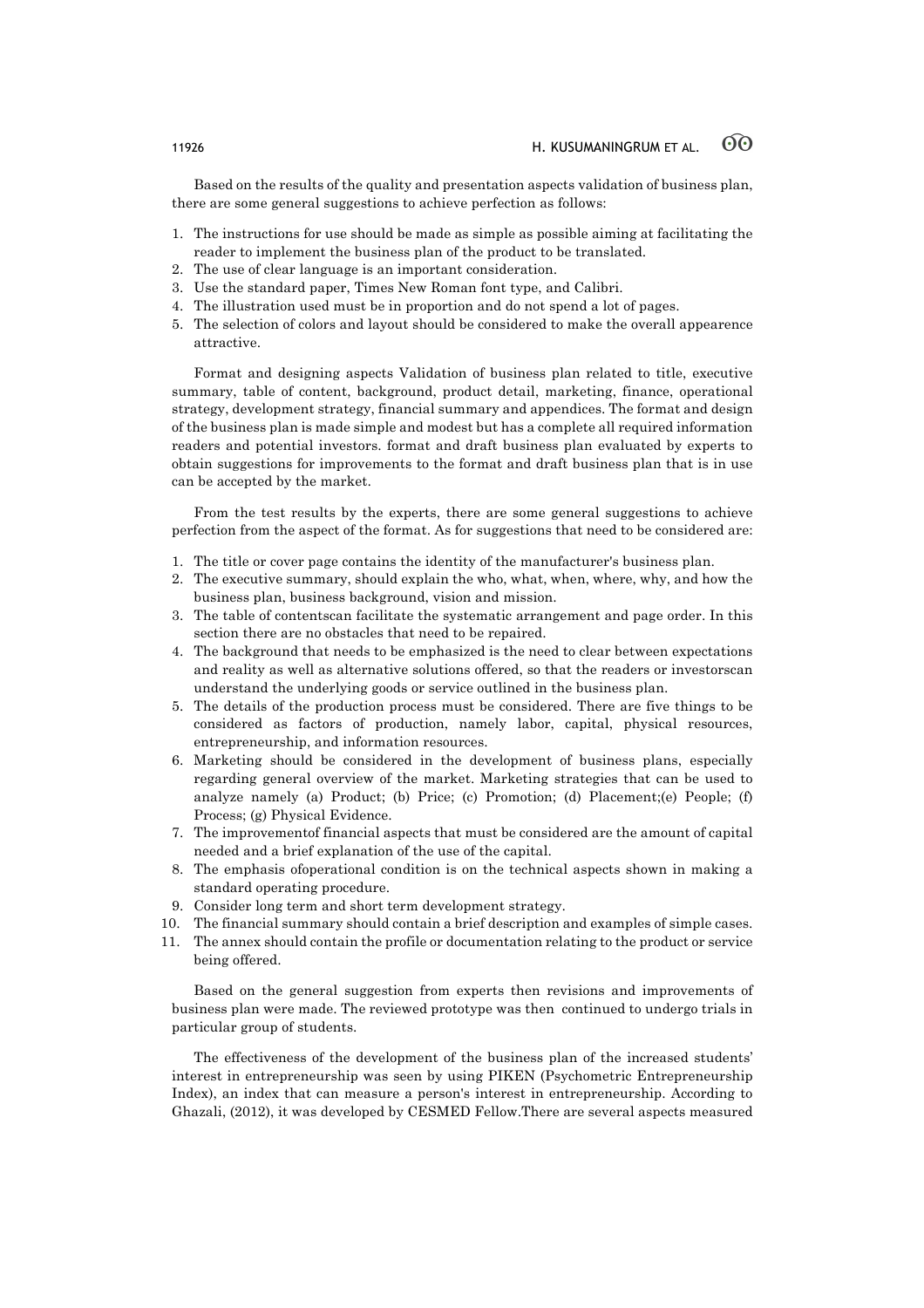to see the effectiveness of the business plan related to the learning outcomes of students: (a) internal locus of control; (b) entrepreneurship motivation; (c) Achievement Needs and (d) Thought Entrepreneurship.

To see an increase in learning outcomes of the students in implementation of the valid and practical business plan, the researchers used the production-based learning model with the production stages, namely 1) Analysis of curriculum and student characteristics; 2) Identification and analysis of products; 3) Make the important question of the product; 4) Mapping the question; 5) Analysis of the needs of the equipment and materials of the products to be made; 6) Preparation Schedule of manufacturing of products; 7) The process of making the product; 8) Evaluate periodically; and 9) Making the Business Plan (Ganefri & Hidayat, 2015), (Kusumaningrum, Ganefri & Hidayat, 2015). Later in the stage of learning to use production-based learning model is doing measurements using psychometric entrepreneurship. Instruments is useful to see the impact the use of a business plan that has been developed with a production-based learning model approach to the learning outcomes of students. On this measures are seen several indicators (Koh, 1996), namely: (a) internal locus control; (b) entrepreneurship motivation; (c) achievement needs and (d) entrepreneurship mindset. Business plan part of the entrepreneurial learning that impact to the skills and knowledge that is essential for the development of an entrepreneurial mindset (Guardia & Allegra, 2014), (Bager, 2011).

The average result of student learning outcomes on the implementation, from table 6. The average result of the students' learning outcome is 65.13% (quite effective) but there are two indicators, entrepreneurship motivation, and the need to achieve learning outcome, are still below 65%, so it is necessary to conduct phase II implementation, from Table 7. The average result of the students' learning outcome on phase II implementation is 79.06% (effective), an increase in the implementation of phase I to phase II of 13.93%. Additionally, the use of models and interesting way of learning will have an impact on learning outcomes (Marina et al, 2016), (Ahmad et al, 2016). The overall results indicate that the business plan developed is valid, practical and effective to be usedin product-based learning on the subject ofthe electronics circuits. By using a business plan the students' entrepreneurial interests can be improved. According to Ames (1989), Burns (1990), Kahrs (1995), Rich & Gumpert (1985) those who have high entrepreneurship interest will have capabilities or competencies to create jobs. Therefore, in teaching the subject of electronic circuit,business plan should be developed in order to improve the quality of education, especially in preparing students to be able to have competencies that can help him ready to open up employment opportunities after graduation. In addition, the business plan with an element of entrepreneurship in vocational education are expected to provide long-term impact particularly of economic growth in the region (Isaacs & Brijlal 2007). Dissemination of the important of business plan development on learning the electronics circuit by using production-based learning can be done through seminars and journals.

### **Conclusion**

Based on the results of research and development business plan on learning the circuitbased electronic product that has been stated above, it can be concluded:

1. Business Plan on electronic circuit by using production-based learning developed declared invalid after validation by the experts. Developed business plan has met with the validity of the content aspect 82, aspects of the quality and presentation of a business plan with a value of 80.4 validity and value aspects of the format with the validity 80.9.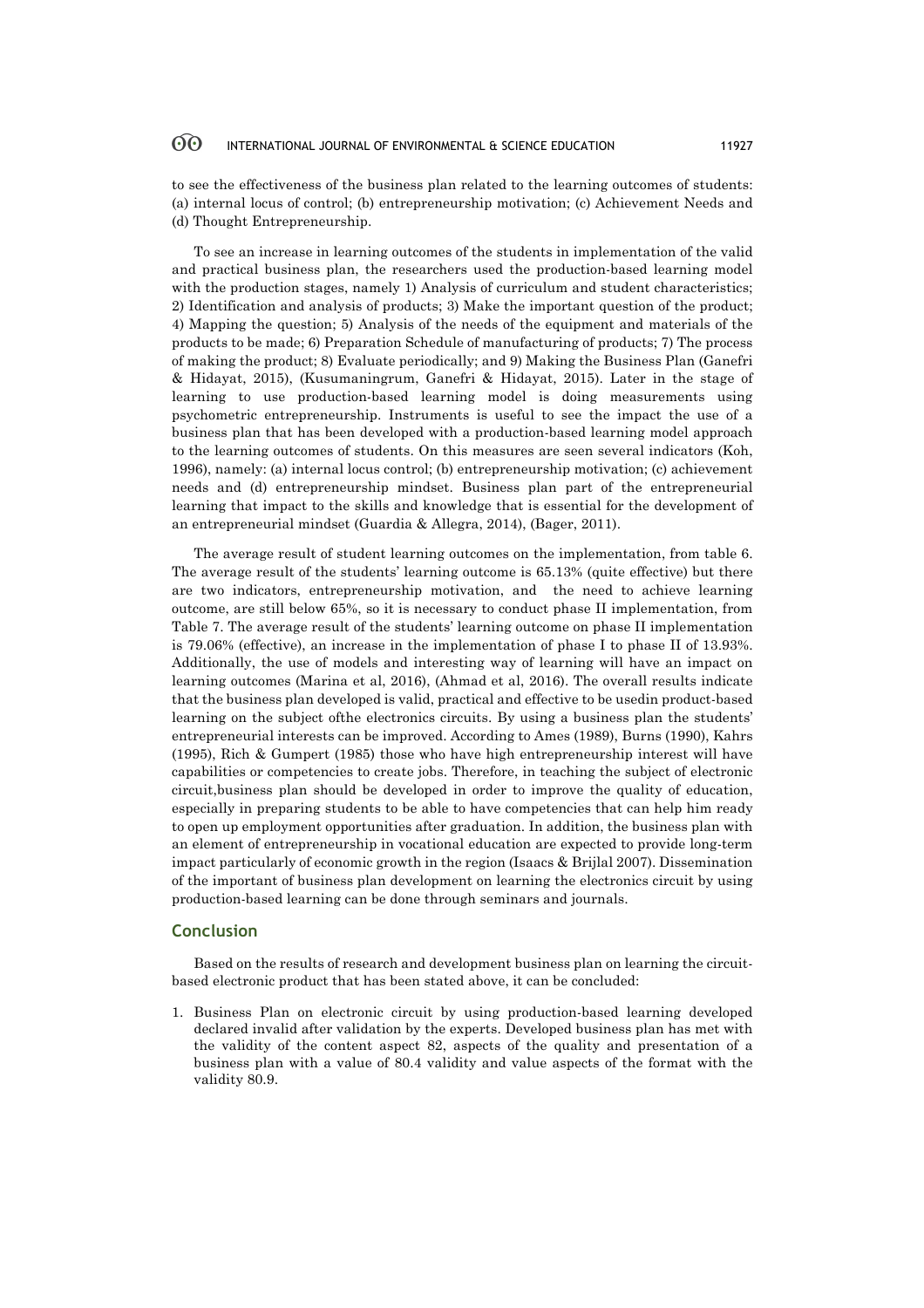- 2. Business Plan on electronic circuit by using production-based learning developed otherwise quite practical (70.55%) after implemented to students and a lecturer in the practice of electronic circuits in electro industry majors in Padang State University
- 3. Business Plan on electronic circuit by using production-based learning developed quite effective (79.06%) after the application of the impact on student learning outcomes.
- 4. The use of a business plan in electronic circuit by using production-based learning to maximize the learning lab products of electronic circuits is seen from the products of learning outcomes of students who are not only based on the curriculum but also based on the industry standard so it can be sold.

Based on the results of research and development, it is suggested:

- 1. Business plan on a product-based learning can be one of the bridges that can help students to learn entrepreneurship.
- 2. Business plan on a product-based learning can be one strategy for lecturers to help increasing student interest in teaching entrepreneurship.
- 3. Business plan on a product-based learning can help to maximize students' product.

### **Disclosure statement**

No potential conflict of interest was reported by the authors.

### **Notes on contributors**

**Indrati Kusumaningrum** holds a Doctor in Education technology and now is an associate professor at Universitas Negeri Padang, Padang, Indonesia.

**Ganefri** holds a PhD in Vocational Education and Training and now is a professor at Universitas Negeri Padang, Padang, Indonesia.

**Hendra Hidayat** holds a Doctor in Vocational Education and Training and now is an associate professor at Bung Hatta University, Padang, Indonesia.

**Sartika Anori** holds a Master's degree in Vocational Education and Training at Universitas Negeri Padang, Padang, Indonesia.

**Mega Silfia Dewy** holds a Master's degree in Vocational Education and Training at Universitas Negeri Padang, Padang, Indonesia.

### **References**

- Ahmad Fauzi., Patta Bundu & Suradi Tahmir. (2016). The Development of Maritime English Learning Model Using Authentic Assessment Based Bridge Simulator in Merchant Marine Polytechnic, Makassar. *International Journal of Environmental and Science Education*, 11(10), 3231-3240.
- Ames, C. B. (1989). How to devise a winning business plan. *The Journal of Business Strategy*, 10, 30– 36.
- Bager, Torben. (2011). The camp model for entrepreneurship teaching. *Interpreneurship Entrepreneurship Management Journal*, 7, 279-296.
- Bock, Peter. (2001). *Getting It Right: R&D Method in Science and Engineering*. Sandiego: Academic Press.
- Borg.W.R, Gall.M.D, & Gall.J.P. (2003). *Educational Research an Introduction Seventh Edition*. USA: Pearson Education INC.
- Boyd, B.K., Reuning-Elliott, E. (1998). Research notes and communications: a measurement model of strategic planning. *Strategic Management Journal*, 19(2), 181–192.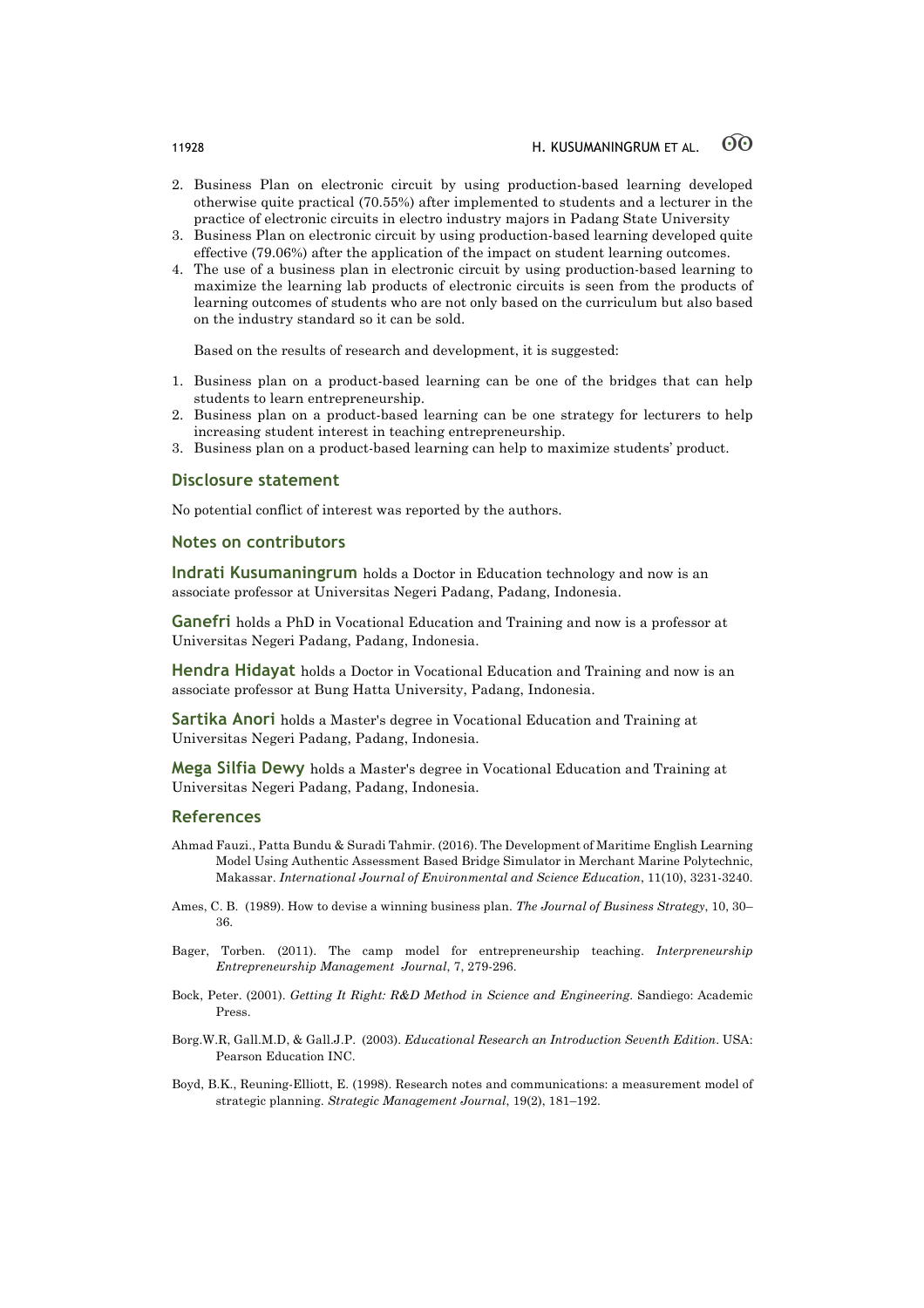Burns, P. (1990). *The business plan*. London: MacMillan Press Ltd.

- Ganefri. (2013). The Development of Production-Based Learning Approach to Entrepreneurial Spirit for Engineering Students. *Journal Asian Social Science*, 9(12), 162-167. doi: 10.5539/ass.v9n12p162
- Ganefri and Hidayat, Hendra. (2015). Production based Learning: An Instructional Design Model in the Context of Vocational Education and Training (VET). Procedia-Social and Behavioral Sciences, 204, 206-211. doi: 10.1016/j.sbspro.2015.08.142
- Gartner, W. B., & Vesper, K. H. (1994). Experiment in entrepreneurship education: Successes and failures. *Journal of Business Venturing*, 9(3), 179–187.
- Gaspersz, V.(2005). *Production planning and inventory control*, Jakarta-Indonesia
- Ghazali, Radzuan. (2012). *Instrument to Measure Students' Entrepreneurial Ability Developed*. 12 January 2012 12:00 .online. http://www.ukm.my/news/index.php/research-news/951 instrument-to-measure students-entrepreneurial-ability-developed.html
- Gibson, B., Cassar, G. (2005). Longitudinal analysis of relationships between planning and performance in small firms. *Small Business Economics*, 25, 207–222.
- Gorman, G., Hanlon, D., & King, W. (1997). Some research perspectives on entrepreneurship education, enterprise education and education for small business management: A ten-year literature review". *International Small Business Journal*, 15(3), 56–77.
- Guardia D L, Gentile M, Grande V D, Ottaviano S, & Allegra M. (2014). A Game Based Learning Model for Entrepreneurship Education. *Procedia - Social and Behavioral Sciences,* 141, 195- 199.
- Hills, G. E. (1988). Variations in University entrepreneurship education: An empirical study of an evolving field. *Journal of Business Venturing*, 3(2), 109–122.
- Hisrich, D Michael. P. Peters. (2013). *Entrepreneurship*. MC Graw Hill: New York.
- Honig Benson. (2004). Entrepreneurship Education: Toward a Model of Contingency-Based Business Planning. *Academy of Management Learning and Education*, 3(3), 258–273.
- Isaacs E, Visser K, Friedrich C & Brijlal P. (2007). Entrepreneurship education and training at the Further Education and Training (FET) level in South Africa. *South African Journal of Education*. 27, 613– 629.
- Kahrs, K. (1995). *Business plans handbook*. Detroit, MI: International Thomson publishing *company*.
- Koh, H. (1996). Testing hypotheses of entrepreneurial characteristics: a study of Hong Kong MBA students. *Journal of Managerial Psychology*, 11(3), 12-25.
- Krueger Jr, N. F., Reilly, M. D., & Carsrud, A. L. (2000). Competing models of entrepreneurial intentions. *Journal of business Venturing*, 15(5), 411-432.
- Kuratko, D. F. (2005). The emergence of entrepreneurship education: Development, trends, and challenges. *Entrepreneurship Theory and Practice*, 29(5), 577–597.
- Kusumaningrum, Indrati., Ganefri & Hidayat, Hendra. (2015). Improving Students' Entrepreneurial Interest using Production Based Learning Model in TVET. *Advances in Social Science, Education and Humanities Research*, 14, 69-74. doi: 10.2991/ictvet-14.2015.17
- Marina I. Solnyshkina., Elena N. Solovova., Elena V. Harkova & Aleksander S. Kiselnikov. (2016). Language Assessment course: Structure, Delivery and Learning Outcomes. *International Journal of Environmental & Science Education*, 11(6), 1223-1229. doi: 10.12973/ijese.2016.392a